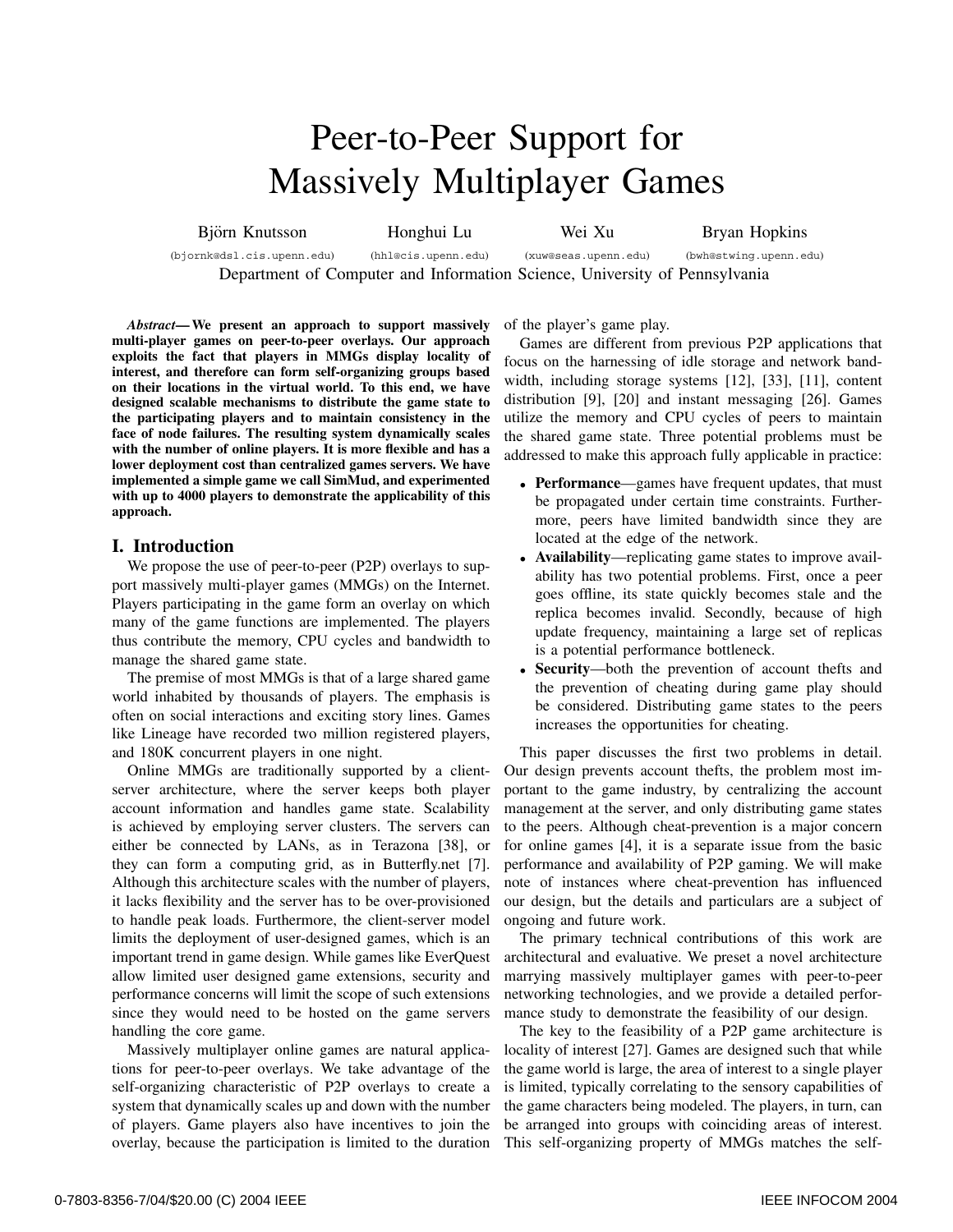organizing character of peer-to-peer networks. In particular, nearby (as defined in game terms) players can form peer groups, and keep updates to game state within the group.

The rest of this paper is organized as follows: Sections II and III provide background material on online MMGs and peer-to-peer overlays, respectively. Section IV discusses our design choices. Section V describes the algorithm for keeping game state consistent. Section VI details the implementation of our system. Section VII presents the experimental results. Section VIII discusses related work. We conclude and discuss future work in Section IX.

# **II. Online Massively Multiplayer Games**

Massively multiplayer online games (MMGs) distinguish themselves from other online games by allowing thousands of players to share a single game world. Most existing MMGs are role-playing games (RPG) or real-time strategy (RTS)/RPG hybrids. Typical examples of MMGs include EverQuest, Ultima Online, There.com, Star Wars Galaxies, The Sims Online and Simcountry. Although First Person Shooter (FPS) games like Quake and Doom also have large numbers of concurrent players, they are usually divided into many small isolated game sessions with a handful of players each, and the same is true for many networked RTS games like Warcraft III.

The basic premise in most MMGs is that the player assumes the role of a character in a virtual world. The classical setting for MMGs is Middle Earth-like, with characters belonging to different races like dwarves, humans, elves and classes like magicians, fighters and priests, but could be an arbitrary world — past, present or future. The player experiences the game world through a game *avatar* — the representation of his character in the game — and is typically limited to seeing, hearing and doing things through his avatar.

The typical game involves the game character taking on missions or quests, alone or as part of a group, that require him to travel to different parts of the game world, interacting with various players, and finding objects or earning money, while accumulating experience (often abstracted into abilities and experience points).

Superficial differences aside, much of the underlying game mechanics, data structures and communication patterns are similar. We review the common characteristics of MMGs and existing network implementations in the rest of this section.

# **A. Game states**

A typical multiplayer game *world* is made up of immutable landscape information (the *terrain*), characters controlled by players (*PCs*), *mutable objects* such as food, tools, weapons, mutable landscape information (e.g., breakable windows), and non-player characters (*NPCs*) that are controlled by automated algorithms. NPCs can be either allies, bystanders or enemies, and are not always immediately distinguishable from PCs, except by their interaction.

The terrain consists of all immutable elements in the game. Graphic elements for the terrain are typically installed as part of the game client software, and updated using the normal software update mechanisms. The abstract description of the terrain of a region can be created offline and inserted into the system dynamically.

The state of a player includes his position in the world and the state of his game *avatar*, such as its abilities, health and possessions. Avatar states are often persistent and can be carried along from one login session to another. Similar states exists for NPCs and game objects, and depending on their role in the game, they may either be persistent or temporary.

In general, a player is allowed three kinds of actions: *position change*, *player-object interaction*, and *playerplayer interaction*. Players interacting with objects (including NPCs) or other players may, subject to game rules, change their state as well as the state of their avatar. For example, drinking from a bottle would change the state of the bottle object from full to empty, and decrease the thirst parameter of the player object. Similarly, if the player fights another player, both player objects' health parameters would change.

Except for persistent player states and the terrain, most other game states are periodically rebuilt. This is because as the game progresses, all NPC opponents will eventually be killed, all food be eaten and all quests solved. The rebuild is either implemented as a game-wide "reset", or as a periodic "respawn" of individual NPCs and objects.

The resulting world is huge, and is typically statically divided into *regions* connected with each other, possibly taking the player from one game server to another. These connections can be implemented using game mechanics, e.g. a tunnel. Each region can be further subdivided to keep the amount of data that the client handles small enough to fit in memory.

# **B. Existing system support**

The client-server architecture is the predominant paradigm for implementing online MMGs. In this model, players connect to a centralized server using their client software. The clients can be anything from text terminals to advanced 3D rendering systems that allows the player to see the world in which he is playing. The server is typically responsible for both maintaining and disseminating game state to the players, as well as account management and player authentication [38], [7].

The main reason for hosting game state on a centralized server is to allow the players to share the same virtual world. Scalability is approached in a number of different ways; large dedicated servers are used to allow a single server to handle thousands of simultaneous players. Further scalability is achieved by clustering servers, and by dividing the game universe into multiple different, or parallel, worlds and spreading the users over them. A typical single machine server can support 2000 to 6000 concurrent clients, and the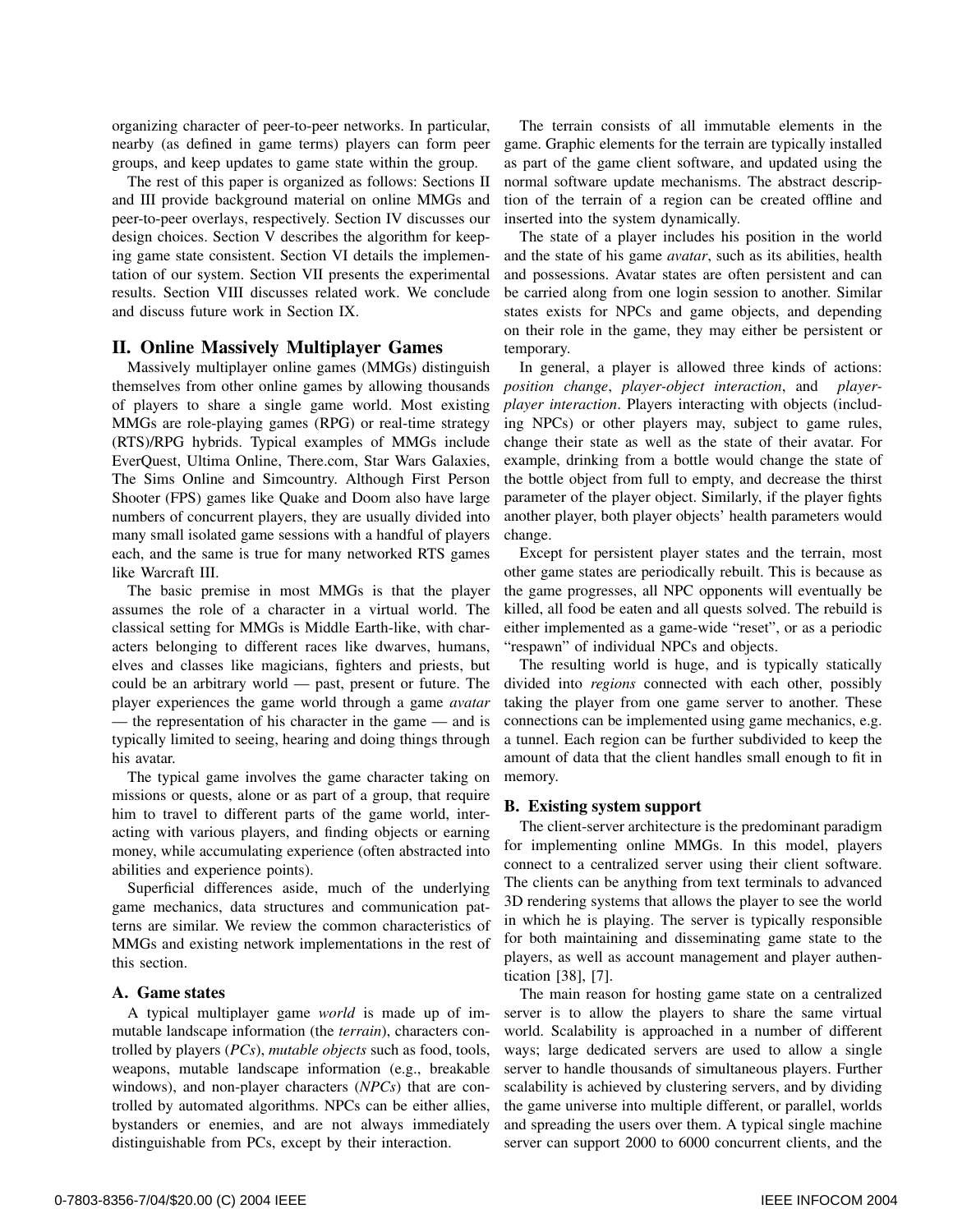players.

Some multiplayer games, such as MiMaze [14] and Age of Empires [28], are implemented using a decentralized model. These designs have severe limitations on scalability because the game states are broadcast to all players. AMaze [5] and Mercury [6] are based on group communications, where nearby players in the game world form a multicast group. These multicast-based games are first person shooter games. They are different from MMGs in that there are no mutable objects such as food and drinks. The lack of shared game state allows a simple distributed implementation that only sends the positions of players and objects.

# **C. The effect of latency on player performance**

Player tolerance for network latency (a.k.a lag) varies from game to game. In general, games where a player is guiding an avatar rather than directly controlling the game action can better tolerate latency. It is therefore unsurprising that this is how most MMGs are designed.

First person shooter games (such as Quake 3) where the player directly controls the avatar can only tolerate latencies less than 180 milliseconds [3]. Real time strategy games like Warcraft III, on the other hand, can tolerate up to several seconds of network latency [35], because the emphasis is on strategy rather than direct interaction. Although there is no study of latency tolerance for MMGs, role playing games are generally considered to have a latency tolerance similar to RTS games, since the player controls the game by telling his avatar *what* to do, e.g. "pick up object" or "attack monster", rather than *how* to do it.

## **III. Peer-to-Peer Infrastructure**

A number of peer-to-peer overlays have recently been proposed, including CAN [29], Chord [36], Tapestry [37] and Pastry [32]. These self-organizing, decentralized systems provide the functionality of a scalable distributed hash table, by reliably mapping a given object key to a unique live node in the network. The systems balance object hosting and query load, transparently reconfigure after node failures, and provide efficient routing of queries [31].

We built our application on top of Pastry [32], a widely used P2P overlay, and we use Scribe [10], the multicast infrastructure built on top of Pastry, to disseminate game state.

#### **A. Pastry**

Pastry maps both the participating nodes and the application objects to random, uniformly distributed IDs from a circular 128-bit name space, and implements a distributed hash table to support object insertion and lookup.

Objects are mapped on the live nodes whose ID is numerically closest to the object ID. For example, if we have four nodes with IDs 1, 3, 7 and 10, then message 4 will be routed to node 3, and message 8 to node 7. Each node also has "pointers" to its closest neighbors on both sides.

cluster solution allows TeraZona [38] to support up to 32,000 ("Closeness" in this context is limited to the numerical ID, no geographical or topological closeness is implied.)

> Pastry routes a message toward its destination within an expected  $log_{2b}N$  routing steps (where *b* is a configuration parameter). For example, in a network of 10,000 nodes with  $b = 4$ , an average message would route through three intermediate nodes. Each Pastry node maintains a leaf set, consisting of *l* nodes whose IDs are numerically closest to and centered around the local node ID. The leaf set ensures reliable message delivery even when multiple failures happens. Despite the possibility of concurrent failures, eventual message delivery is guaranteed unless *l/*<sup>2</sup> nodes with adjacent node IDs in a leaf set fail simultaneously, where *l* has a typical value of  $8 * log_{2b} N$ . Node additions and fail-stop node failures are handled efficiently, and Pastry routing invariants are quickly restored.

#### **B. Scribe**

Scribe [10] is a scalable application level multicast infrastructure built on top of Pastry. Multicast groups are mapped to the same 128-bit ring of identifiers. A multicast tree associated with the group is formed by the union of the Pastry routes from each group member to the group ID's root, which also serves as the root of the multicast tree. Messages are multicast from the root to the members using reverse path forwarding.

Group member management in Scribe is decentralized and highly efficient because it leverages the existing Pastry overlay. Adding a member to a group merely involves routing toward the group ID until the message reaches a member of the tree, followed by adding the route traversed by the message to the group multicast tree. As a result, Scribe can efficiently support large numbers of groups, arbitrary numbers of group members, and groups with highly dynamic membership.

# **IV. General Distributed Game Design**

This section discusses how to partition the world and how to synchronize game states in a general decentralized system with best-effort multicast capabilities. In the next section we discuss how to implement the general design on a P2P overlay and deal with features of P2P networks such as addressing and replication.

Our idea is to distribute the transient game state of the MMGs on a peer-to-peer network, while persistent user state (payment information and character experience) is handled by a central server. The important property of our system is that it allows a centralized server to delegate the bandwidth and processing intensive game state management to the peerto-peer network formed by clients participating in the game, while retaining control over the less frequently updated persistent game state.

The system could also be used without a server for ad hoc game sessions when hundreds or thousands of players gather together to play a game for a few hours, and where all game data is transient.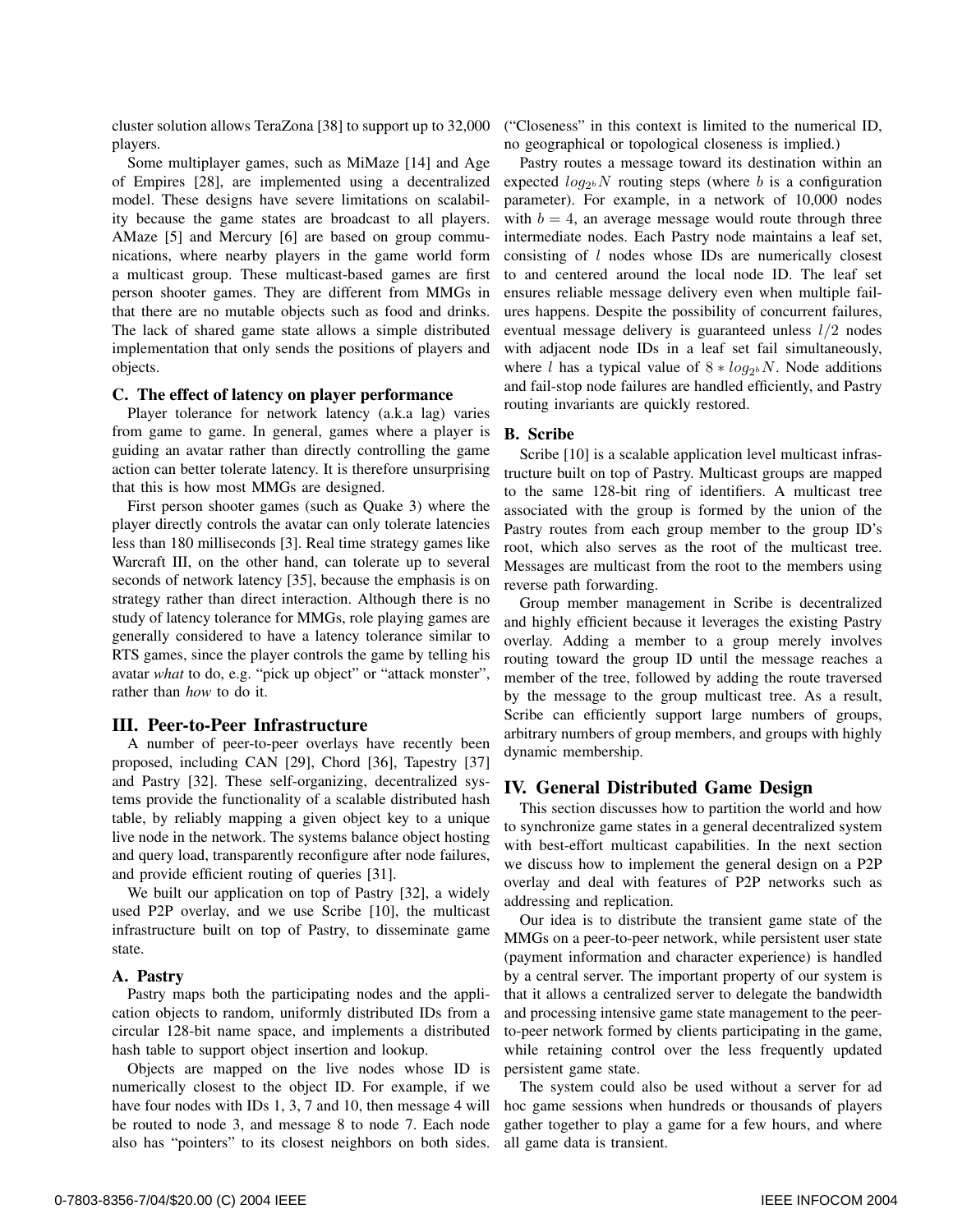#### **A. Partition of the game world**



Fig. 1. Game Design

Our design is based on the fact that players in games have limited movement speed and sensing capabilities, thus the data access in games exhibits both temporal and spatial localities. Networked games and distributed real-time simulations have exploited this property and applied *interest management* [27] to game state. Interest management allows us to limit the amount of state any given player has access to, so that we can both distribute the game world at a fine granularity and localize the communication.

We partition the world into regions based on the limited sensing capabilities of a player's avatar. Players in the same region form an interest group for that portion of the map, so that state updates relevant to that part are disseminated only within the group. A player changes group when he moves from one region to another, as illustrated in the design overview in Figure 1. He could also be allowed to listen to updates in other, e.g. adjacent, regions if motivated or required by game mechanics.

Additionally, objects residing in a given region only need to communicate the part of their state that is *visible* to players. For example, a chest in a dungeon must communicate its location and appearance to players, but not its status as locked or unlocked, or its content. This also helps preventing cheating by players snooping on traffic or in-client memory.

Interest management details are highly application dependent [27]. To keep our prototype simple, we use fixed size regions and limit a player to listening to one region at a time. We vary the group size and the frequency of group changes to emulate the network effect of various interest management approaches.

# **B. Game state consistency**

The game state must be consistent among the players withing the same region. If, for example, player *A* drank half of a bottle of wine, player *B* who later arrives on the scene will only be able to drink the remaining half.

This section only considers consistency under failure-free environments. Fault tolerance will be discussed in the next

overlay.

Our basic approach employs coordinators to resolve update conflicts. Since different game states have different access patterns and consistency requirements, we split game state management into the classes presented below.

*1) Player state:* Player state is accessed in a singlewriter multiple-reader pattern. Each player updates his own location as he moves around. Player-player interactions, such as fighting and trading, only affect the states, e.g., life points, of the players involved.

Because position change is the most common event in a game, the position of each player is multicast at a fixed interval to all other players in the same region. The interval is determined during game design, based on the requirements of the game. We use best effort multicast to disseminate position updates. Although additional reliability can be added by implementing receiver-reliable multicast [19], it is usually unnecessary. The loss and delay of messages can be masked by application level mechanisms such as dead reckoning [5], that interpolates or extrapolates player positions. An alternative to periodic updates is to multicast the position only if it has changed or is significantly different from what dead reckoning would predict. This approach potentially reduces the network traffic, but incurs additional overhead for detecting lost or delayed messages.

Players usually have to be in close proximity in the virtual world in order to interact. Player-player interaction often involve multiple actions in quick succession, e.g. in a heated battle, and often require fast responses [28]. The increased communication requirements are, however, limited to the involved players and, possibly, the players in the immediate vicinity (i.e. to allow them see a fight).

*2) Object State:* We use a coordinator-based mechanism to keep shared objects consistent. Each object is assigned a coordinator, to which all updates are sent (the distribution and replication of coordinators are discussed in the next section). The coordinator both resolves conflicting updates, and is a repository for the current value of the object.

Successful updates are multicast to the region to keep each player's local copy fresh. We use best-effort multicast, and provide functions to allow a client to probe the value to verify the current value. Timely delivery of object state is necessary, but like position updates, missing information can be corrected with subsequent messages.

*3) The Map:* Graphic elements for the terrain and players are typically installed as part of the game client software, and can be updated using the normal software update mechanisms. A map is a non-graphical, abstract description of the terrain of a region. Maps are considered read-only because they remain unchanged during the game play. They can be created offline and inserted into the system dynamically. Dynamic map elements are handled as objects.

# **V. Distributed Game On A P2P Overlay**

section, because it is closely related to features of the P2P to an P2P overlay and how to replicate game states to This section discusses how to map distributed game states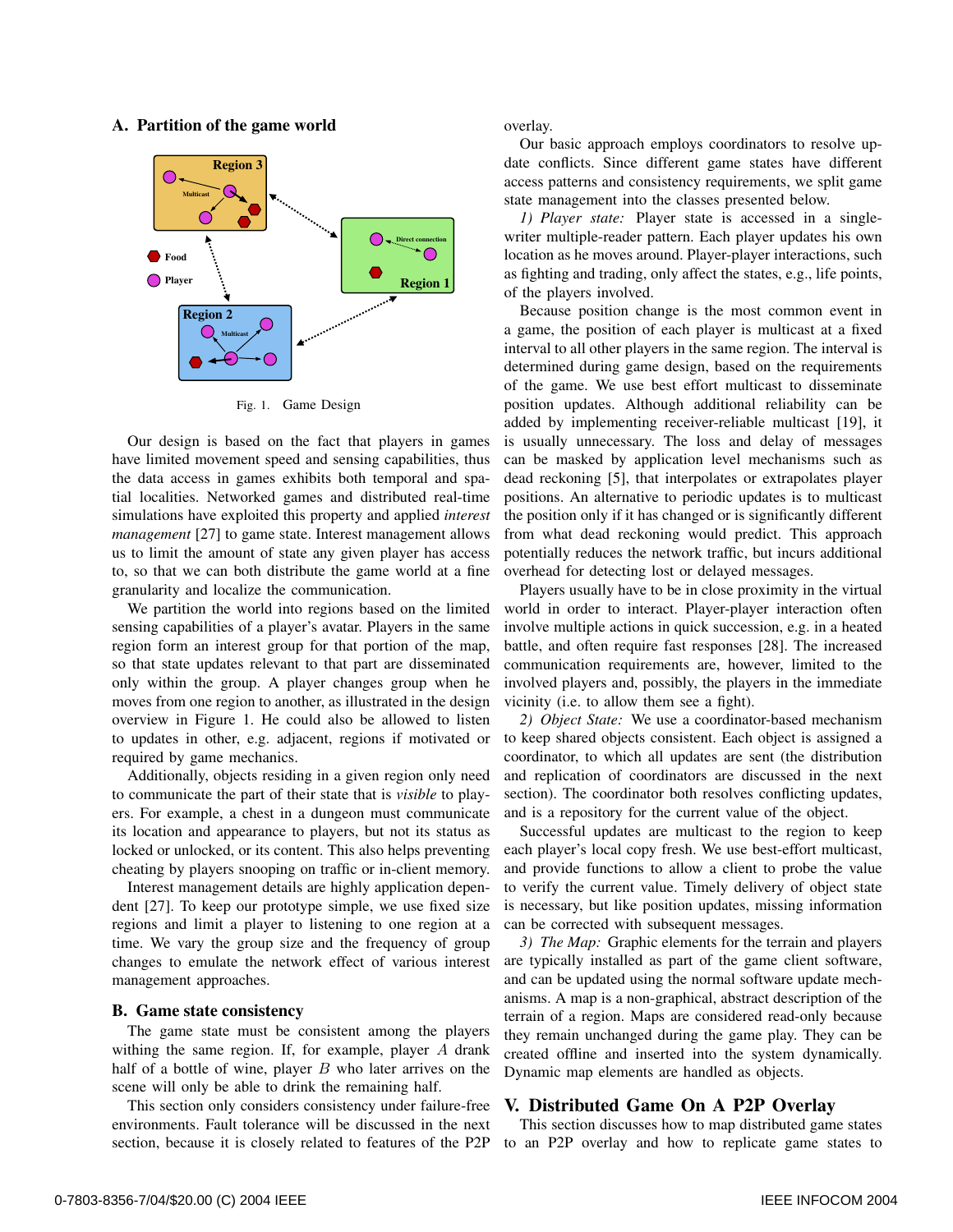improve availability. We base our discussions on Pastry [32] and Scribe [10], the two P2P infrastructures on which we implemented SimMud. Our algorithm can, however, readily be extended to other hashing functions, and it can even be simplified for a more deterministic routing algorithm like Chord [36].

### **A. Mapping games states on to peers**

We group players and objects by regions, and distribute the game regions onto different peers by mapping them to the Pastry key space. Each region is assigned an ID, computed by hashing the region's textual name using a collision resistant hash function (e.g. SHA-1). A live node whose ID is the closest to the region ID serves as the coordinator for the region. In our current design, the coordinator not only coordinates all shared objects in the region, but also serves as the root of the multicast tree, as well as the distribution server for the region map. Although mapping all synchronization responsibilities to the same node simplifies the design, it might incur a high network load on the coordinator. However, the load can be distributed by creating a different ID for each type of object in the region, thus mapping them on to different peers.

Because of the random mapping, the coordinator of a region is unlikely to be a member of the region, but the lack of locality actually works to our benefit for a number of reasons. First, it reduces the opportunities for cheating by separating the shared objects from the players that access them. Second, instead of handing off the coordinator when the corresponding player leave the region, the random mapping limits coordinator hand-offs to when a player either joins or leaves the game. Finally, random mapping improves robustness by reducing the impact of localized (game and real world) events. For example, multiple disconnects in the same region do not typically result in losing the region's state.

#### **B. The fault-tolerance problem**

There is one major obstacle that all P2P-systems must overcome: Participating machines can be expected to disconnect (or crash) in a much less controllable fashion than pampered servers in a corporate data center. We must therefore make fault-tolerance and efficient failover a priority.

Pastry and Scribe provide limited fault-tolerance in that their routing is resilient to network and node failures, but game states still need to be replicated to improve their availability. Furthermore, the replicas must be kept consistent upon node and network failures. Since an efficient general solution to this problem is impossible to construct, we make some assumptions based on our target application and the expected configuration of a sufficiently large P2P network.

*1) Node failures are independent:* The node ID assignment in P2P networks is quasi-random, and ensures that at large scales, there is no correlation between the node ID and the node's geographic or network topological location or ownership. It follows that a set of nodes with adjacent

node IDs are highly likely to have independent failures.

*2) The failure frequency is relatively low:* We expect players to be online for extended periods of time and have incentives not to disconnect except when they exit (gracefully) from the game. This allows us to use lazy node failure discovery, i.e. use existing game events to discover node failures, instead of actively probing. It also means we need fewer replicas of data to maintain consistency in the face of node failures.

*3) Messages will be routed to the correct node:* The low failure frequency implies that a key will almost always be routed to the node whose ID is numerically closest to key. P2P systems such as Chord have demonstrated this property even when half of the nodes fail simultaneously [36]. With a much lower failure frequency, it is reasonable to assume that messages eventually reach the correct node.

#### **C. Shared state replication**

We design a lightweight primary-backup mechanism to tolerate fail-stop failures of the network and nodes. Failures are detected using regular game events, without any additional network traffic. We dynamically replicate the coordinator once a failure is detected. The algorithm tries to keep at least one replica up under all circumstances, to prevent losses. Furthermore, our replication algorithm does not currently distinguish graceful departures (i.e. quitting) from fail-stop failures (i.e. node crash/disconnect), however keep in mind that graceful departures *can* be handled more efficiently.

Our discussion is based on a single replica, but can be extended to multiple replicas to cope with higher failure frequencies, at the cost of increased bandwidth usage for replication messages. Additional replicas can be added/removed dynamically, in response to join/leave rates.

Failover and replication use the property of the P2P communication subsystem that routes messages with key *K* to the node whose ID *N* is closest to *K*.

As stated above, the object coordinator will be the node whose ID is closest to the ID of the object. Given an object with key *K*, then the numerically closest node *N* will be its coordinator. We will similarly make the next numerically closest node *M* the object replica.  $(N, M : \forall I : |N - K|$  $|M$  − *K*| ≤ |*I* − *K*|.)

This means that a Pastry message with key *K* will always be routed to the corresponding coordinator *N*, and should *N* fail, this message will instead be routed to the replica *M*. Handling of failover thus becomes very simple—if node *M* receives a query for *K*, this implies that node *N* has failed and that node *M* should become the new coordinator. The only delay incurred is the time it takes the underlying P2P routing to determine that *N* has failed.

Since *N* is the node closest to *K*, we know that the replica *M* must be the closest node on either side of *N*. Pastry keeps the leaf set of *N* updated, so *N* just sends to whichever of its nearest neighbors is closest to *K*. This way, should a replica node fail, the next eligible replica node will automatically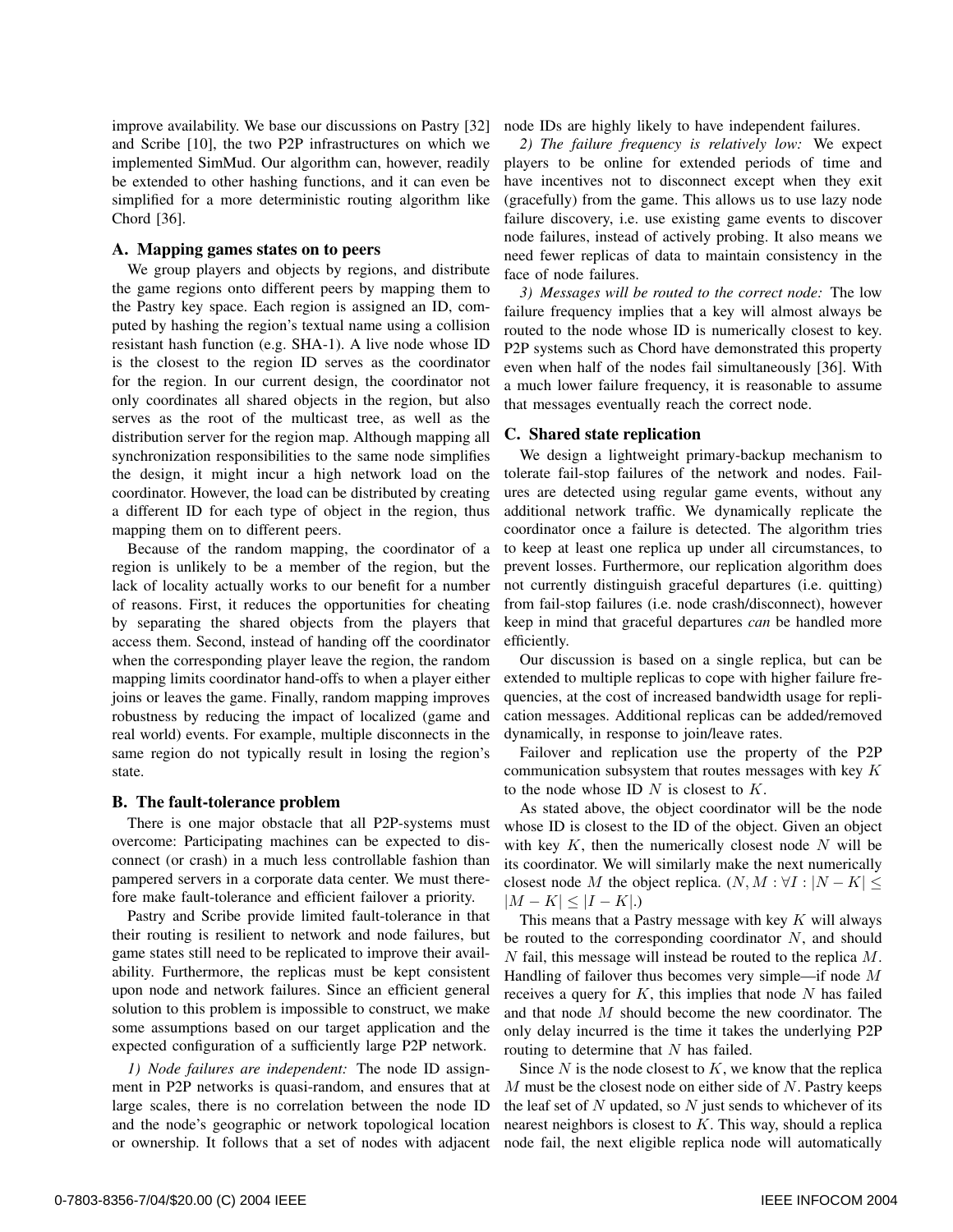become the replica as soon as the leaf set in *N* is updated. Similarly, if a node joins which is closer to *K* than *M*, it will automatically become the new replica.

A newly joined node can also become a coordinator. If a node *T* where  $|N - K| > |T - K|$  is added, then *T* will now receive update requests for object *K*. On receiving a request for an object *K* that *T* does not coordinate, *T* will find the current coordinator *N* and request a transfer of all state of *K*. Until the transfer is complete, *T* will continue to forward updates to *N*, but keep copies. Once the transfer is complete, it will apply all the stored updates to the transferred object and take over as coordinator. Thus, should the new coordinator die during a state transfer, the old coordinator will just continue as coordinator. When the new coordinator takes over, the old coordinator becomes the new replica and the old replica will be retired.

With this approach, accesses to the shared objects do not need to block during the data transfer between the old and the new replicas. Data replication can be done in the background, and allows the game to progress with no noticeable delays for the client.

#### **D. Discussions of the replication algorithm**

When all but one replica or coordinator is lost, there exists a window of vulnerability during which only a single copy of the consistent state exists, and should that copy also be lost before recovery, consistency is lost.

The size of this window is a sum of the failure detection and the recovery times. Since we use normal game events to detect failures, the failure detection time depends on how often the coordinator is contacted, which is proportional to the number of players in the group. The recovery time is the time to transfer data to the new coordinator or replica, which depends on both the size of the game state and the network characteristics.

We do not know of any comprehensible study of session times in RPGs, but through interviews with players, we have gathered some anecdotal data. Large quests often take multiple hours to complete, with averages of four to five hours. During the quest, players have strong incentives not to leave the game, since doing so may lose them their investment in time. Novice players start with smaller quests that take less time, but session times are not necessarily shorter, partly because of the need and excitement of exploring and experimenting with a new game.

Lacking hard data on RPGs, we have instead used real life measurement of the Gnutella P2P system. It has been found that over a period of 60 hours, the average session time was 2.3 hours [34]. We realize that file sharing and online gaming session lengths are apples and oranges, but given our anecdotal data, 2.3 hours seems conservative, if anything.

Equating failure and exits, this gives a failure percentage per minute of 0.007, i.e. out of 1000 nodes, 7 will fail or exit any given minute.

As we will show in Section VII-G, the window of vul-

nerability for SimMud is small enough that the replication algorithm can tolerate a relatively high failure frequency without loss of consistency.

Should a catastrophic failure happen, i.e. coordinator and all replicas fail simultaneously, we can still recover the state, although without consistency guarantees. Since every node that has registered itself as interested in the (now lost) state caches it, we can regenerate the lost state from the caches with a high probability.

Isolated network outages are indistinguishable from node failures, except at the affected node, and handled as such. Larger scale outages, such as those that lead to network partitions, are more troublesome. The system can continue to allow shared state access, but with no communication between partitions, the original world would split into two or more parallel worlds, likely with loss of consistency. Brewer neatly codifies the issue in his "CAP conjuncture" [17] which states that a distributed system can enjoy only two out of three of the following properties: Consistency, Availability and tolerance of network Partitions.

One option is to sacrifice consistency for availability and tolerance of network partitions. The real challenge is when the partitions again merge. Since the parallel worlds may have diverged a lot by this time, they cannot be merged back without potentially causing paradoxes. If, however, the game world has a limited lifetime, it could be better to just let the parallel world exist until the next reset and then attempt to sort out any remaining paradoxes in persistent data.

The approach we take is to require that coordinators be "blessed" by the central server, i.e., the node that handles account information and persistent player states. Thus, even if the partition is only partial, meaning that nodes in one partition cannot reach nodes in another partition, but both can reach the central server, the central server refuses to "bless" concurrent coordinators for any given object.

This solution insists on consistency, but will lose availability in the face of network partition. Since the centralized account server is already a single point of failure in our scheme, we do not make the situation worse. Our goal of using a distributed P2P platform was never to improve resiliency, but rather to improve flexibility and scalability. With this approach, availability will be no worse than that of a traditional client-server solution.

# **VI. Implementation details**

We have implemented SimMud on top of FreePastry, an open source version of Pastry [32]. SimMud is purposely simple and mostly unoptimized, since we do not want to obscure the effects we want to study.

#### **A. Map and objects**

Each region is described by a two-dimensional array of terrain information, and an object array that tracks the one kind of mutable object, food, that our game models. Each food object consists of a counter that keeps track of how much nutrition (food units) the object consists of.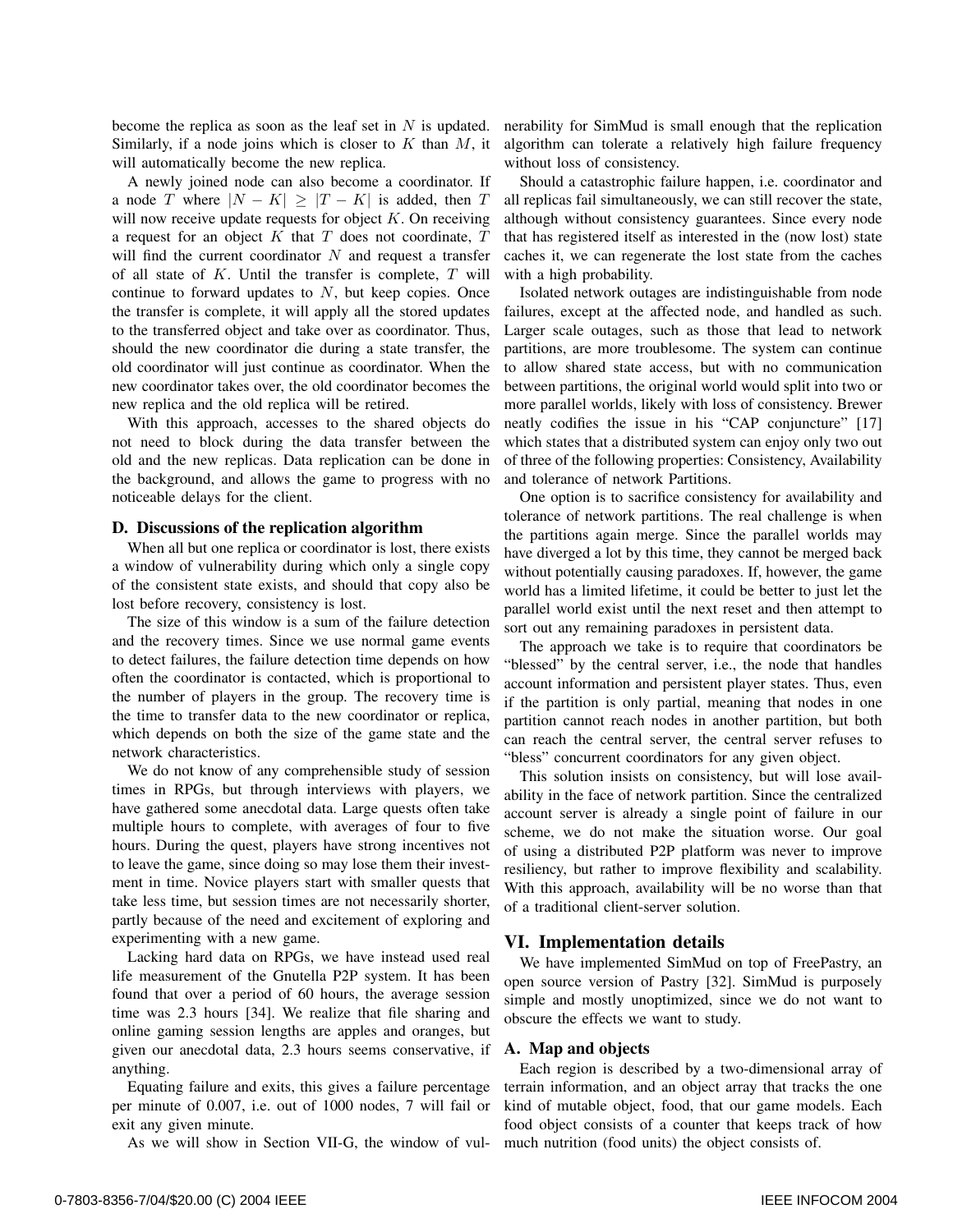The player object handles the player's current position and other states. Players can perform three different actions moving, eating and fighting. Eating is a typical player/object interaction, and fighting is a typical inter-player interaction.

We distribute the computational and communication load by mapping regions to the Pastry key space, as described in the previous section.

Each multicast message for position updates includes player ID, the current location on the map, and a player specific sequence number. The sequence number can be used to detect re-ordered or missing packets.

## **B. Inter-player interaction**

Inter-player interactions are implemented with direct UDP messages. To reduce the opportunity of cheating, all actions are executed on all participating parties, with the same input and algorithm, and the results are exchanged for comparison. In fighting, the damage to each player is usually calculated based on the capability (e.g., skill, health) of each player and a pseudo-random number. The pseudo random number is generated by each player with the same seed, which can be agreed upon either by applying a simple deterministic function over the two player IDs, or from a third party. The coordinator can be used as arbiter where event ordering is important.

#### **C. Object updates**

The implementation of object updates aims to reduce the number of message round trips between players and the coordinator while maintaining fairness among the players. We recognize two basic types of object updates. The first type is initialization, where the old value does not matter, e.g., a spell that restores your health. The second type is read-write updates, where the update value depends on the result from the preceding read.

Initializations can be implemented trivially, by just sending the object name and the new value to the coordinator.

For read-write updates, the update is only valid if the current actual value matches the client's cached value. An example would be for a spell that doubles your strength. These updates are implemented by sending the object name, the original value  $V1$ , and the new value  $V2$  to the coordinator. The coordinator keeps a queue of requests. For each request at the top of the queue, the coordinator compares *V* <sup>1</sup> with the object's current value to ensure that it is up-to-date. The update will proceed only if two match, otherwise the request is rejected and the current value is sent back to the player. The player will then examine the current value and decide whether to request again.

In some cases, object version numbers are used instead of its value. To illustrate how version numbers are used and why, consider an object that has a value *X*. A player P1 updates *X* to *X'*. Lets assume that a player P2 now updates *X'* to *X''* – *X*. If at this time a third player P3 updates  $X'$  to  $X'' = X$ . If, at this time, a third player P3 wants to update the value *X* of the object, then without any additional mechanisms, he would succeed despite the

fact that the object has been updated twice compared to the object in P3's cache, and it is only because of the coincidence that  $X = X''$  that he would succeed. If this behavior is unacceptable, historic dependency is needed, and this is implemented by adding a monotonically increasing version number to the object. An update will only succeed if the version number provided matches the version number of the object.

# **VII. Experimental Results**

This section presents the experimental results we have obtained with a prototype implementation of SimMud on FreePastry, the open source version of Pastry [32]. We use the network emulation environment in FreePastry to experiment with large networks of Pastry nodes, through which the instances of the node software communicate. The network emulator is largely transparent to the Pastry implementation. We concentrate on the networking aspect of results because the computing load on each node is negligible compared with the bandwidth requirement.

We configured Pastry nodes to run in a single Java VM. All experiments are performed on dual-processor Dell PowerEdge 1550 with 1.2 GHz Pentium III CPUs and 2 GB of main memory. The machines run Linux 2.4.17 and Sun JDK 1.4.1. Both SimMud and our extension of FreePastry are written in Java, and built on top of FreePastry 1.1. We run FreePastry with a key base of  $2<sup>4</sup>$  and a leaf set of 32. The maximum simulation size is constrained by the memory available, and for our system translates to a practical limit of about 4000 virtual nodes.

We analyze the effect of total population, group size, network dynamics, and of our aggregation optimizations on the communication load and message delay of our system. In every instance, the results corroborate our hypothesis that our system has the scalability properties we designed it for.

Since real traces for role-playing and strategy games are not available, we generate our own traces based on a simple, but aggressive, model of typical movements in online role-playing games such as EverQuest. In our model, our simulated players on average eat and fight every 20 seconds and only remain in the same region for 40 seconds. This is more sustained activity than we'd expect from a real player, but compensates for the relative simplicity of our game.

Similarly, in our game, two or three position updates per second would be more than adequate, but we multicast position updates every 150 milliseconds to really stress our system (for comparison, the first-person shooter Quake II broadcasts player position updates every 50ms).

Each region consists of a 200x300 map grid and is described using a 60 KB array. Associated with each region is also a 60KB object array, describing the type and amount of each object. In the base implementation, position and object updates are sent in 200 byte serialized Java records. The map and object arrays are inherently sparse, and in packed format the messages to transfer maps and objects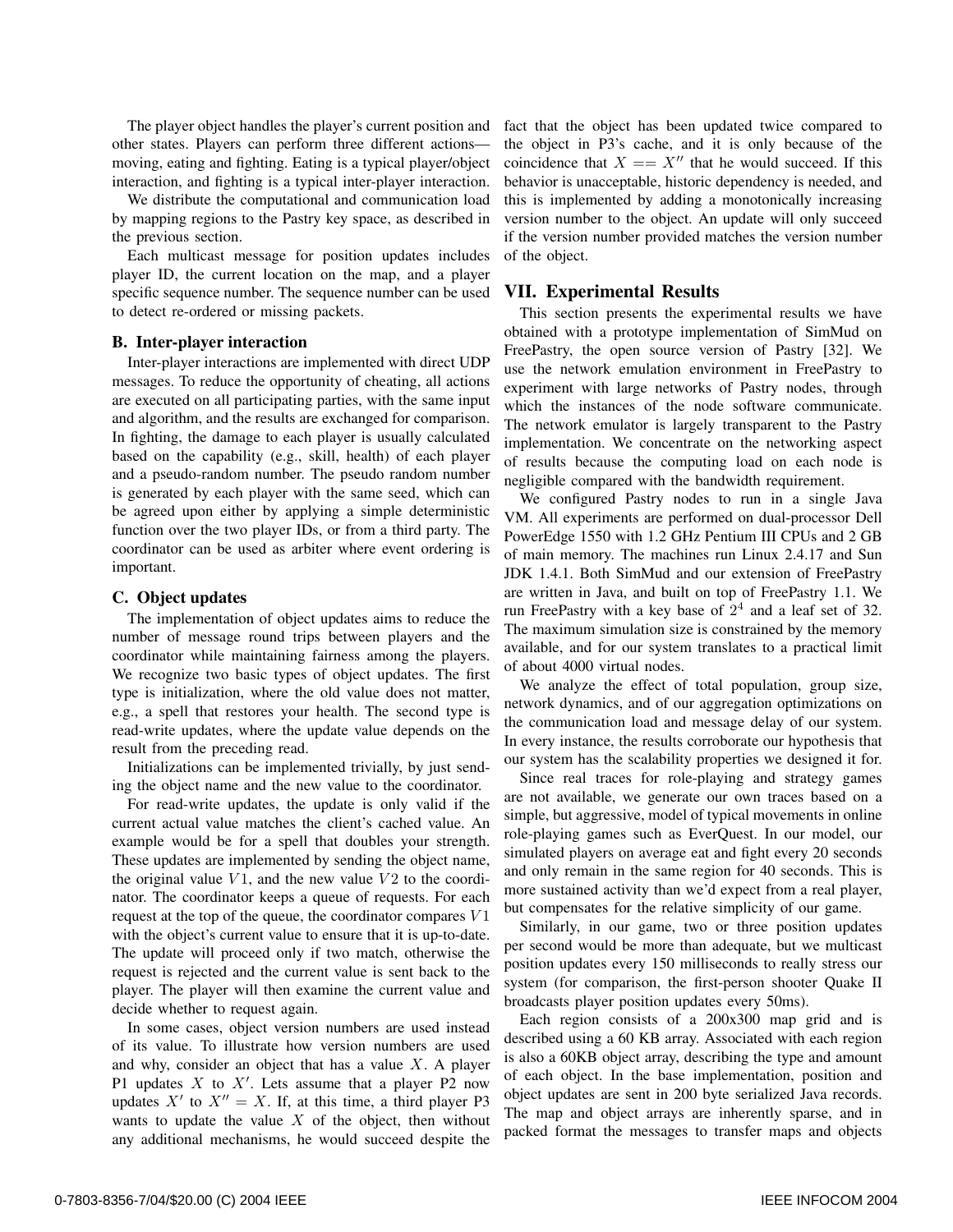are only 2 ∗ 6 KB. One replica is kept for each coordinator. For the simulations, we randomize the actions taken by each simulated player, and average the results of 5 runs for each data point.

### **A. Base Results**

Our first measurements of the system are when the game is at a stable state, i.e. when no players join or leave the game, and with no optimizations applied. These measurements will allow us to evaluate the basic performance of the platform. In our first experiments, we measure 300 seconds of simulated game play with an average of 10 players per region. In a real game, we would strive to have an average of less than one player per region by dividing the world into more regions. (For comparison, EverQuest groups are limited to six members, which means our simulation would correspond to having almost two full parties of players present in every region.) In order to obtain message delays, we use a randomly generated network topology in which each link between two nodes is assigned a random link delay in the range of 3–100 ms.



Fig. 2. Distributions of message rate. Average group size is 10. No message aggregation.

Figure 2 presents the distribution of message rates for 1000 and 4000 players with 100 and 400 regions, respectively. Each node receives between 50 and 120 messages per second, which matches our expectations given the region density (10 players/region) and update frequency (about 7/second) yielding  $10 * 7$  update messages per second<sup>1</sup>. Eating and fighting take place at intervals of 20 seconds, region change at intervals of 40 seconds, and generate a much smaller number of messages.

The distribution of unicast message hops is similarly illustrated in Figure 3. We find that practically all unicast messages are delivered within six hops. With our simulated delays, we see a maximum delay of about 400ms, with most messages being delivered in less than 200ms.

Most multicast messages are also delivered using six or less hops, but the distribution, illustrated in Figure 4, has a long tail with about 1% taking more than 18 hops and



Fig. 3. Distributions of unicast message hops. Average group size is 10. No message aggregation.



Fig. 4. Distributions of multicast message hops. Average group size is 10. No message aggregation.

going well beyond 50 hops in the 4000 node experiment. This translates to delays of up to several seconds. This behavior is due to idiosyncrasies in Scribe multicast routing, and although the Scribe authors suggest a solution to this problem [10], it is not implemented in the software available to us.

#### **B. Breakdown of messages**

Table I presents a breakdown of the per second message rate by their functionalities. Without message aggregation (an optimization discussed in Section VII-E), more than 99% of messages are position updates. The remaining messages are split between object updates, player-player interactions and moves across regions. The message rate for object updates is higher than that of player-player interactions, even though they take place at the same frequency. This is because successful object updates are multicast to the region, as well as sent to the replica, while player-player interactions only affect the participating players. Although region changes are the most infrequent events in the system, due to the amount of data involved in this event, they consume more bandwidth than the rest of the operations.

Although the communication is dominated by position updates, it is also important to understand the distribution of other actions so that we can generalize our results to games with different characteristics. Among the rest of the operations, position update is the most likely to generate unbalanced load. Figure 5 presents the message distribution of object updates. It demonstrates that the coordinator task is concentrated on about 10% of the nodes, with a small percentage of the coordinators handling more than one region.

<sup>1</sup>At 200 bytes per message, this translates into a 14KB/s flow of messages, or twice the capacity of a modem. We will explore how to reduce this without resorting to the obvious reductions in message size or update frequency.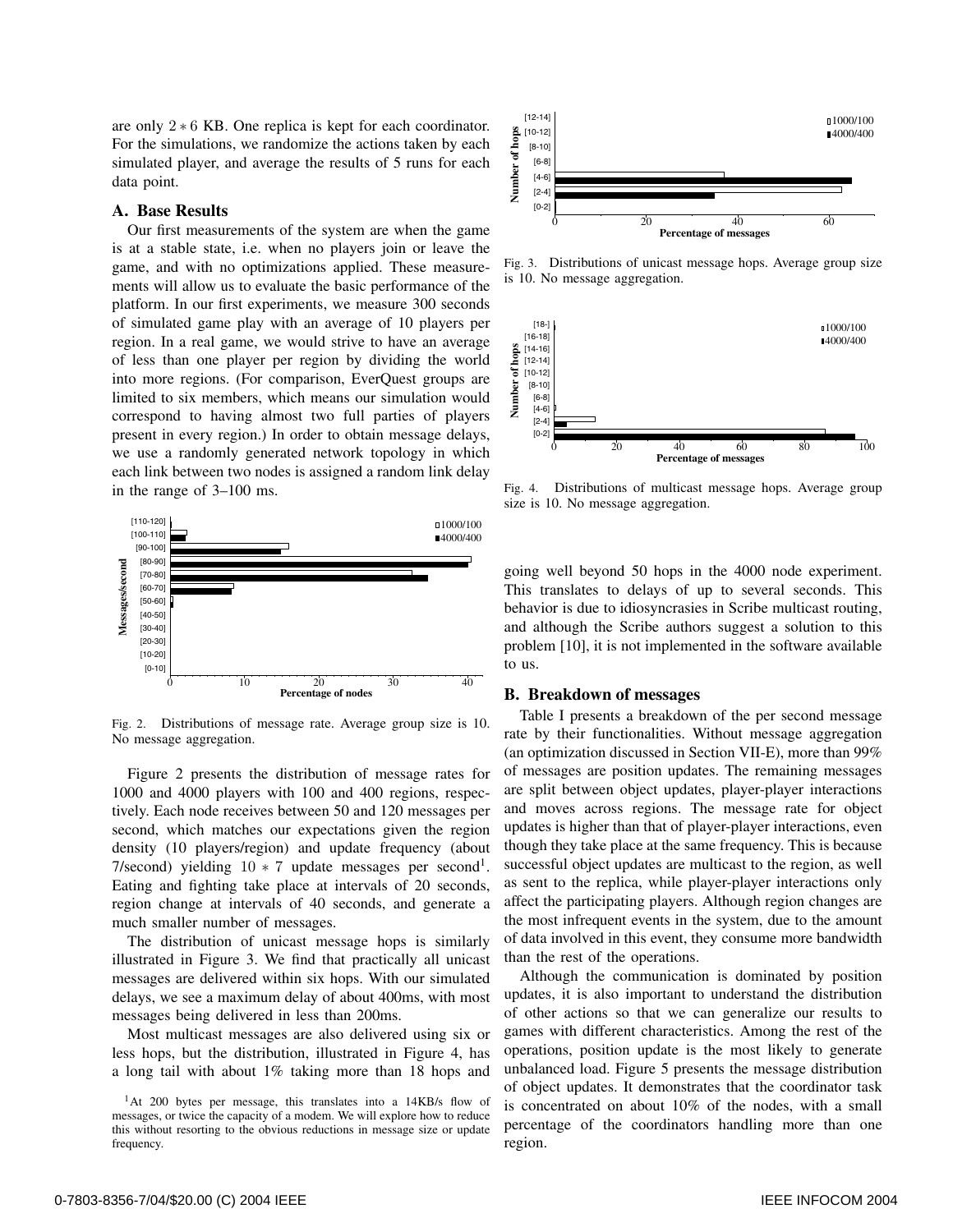| Number of Nodes                     |         | 1000     | 1000   | 4000   | 4000   | 1000   | 1000   | 1000   |
|-------------------------------------|---------|----------|--------|--------|--------|--------|--------|--------|
| Number of Regions                   |         | 100      | 100    | 400    | 400    | 25     | 25     | 100    |
| Message Aggregation                 |         | Yes      | Nο     | Yes    | No     | Yes    | No     | Yes    |
| Failure ( $node(s)$ ) per sec)      |         | $\theta$ |        | O      |        | O      | 0      |        |
| <b>Total Messages</b>               | Average | 24.12    | 82.17  | 26.98  | 82.12  | 26.58  | 283.13 | 24.52  |
|                                     | Max     | 227.62   | 115.57 | 216.14 | 125.18 | 383.11 | 341.71 | 221.38 |
| <b>Average Application Messages</b> |         | 14.76    | 81.84  | 14.73  | 81.7   | 17.46  | 282.81 | 15.09  |
| <b>Average Position Updates</b>     |         | 13.34    | 80.33  | 13.34  | 80.18  | 13.34  | 278.89 | 13.31  |
| Object Update                       | Average | 0.85     | 0.84   | 0.93   | 0.95   | 2.31   | 2.28   | 1.07   |
| Messages                            | Max     | 8.24     | 7.82   | 11.31  | 10.75  | 13.92  | 14.42  | 13.48  |
|                                     |         |          |        |        |        |        |        |        |

TABLE I BREAKDOWN OF MESSAGE RATE BY FUNCTIONALITIES.



Fig. 5. Distribution of object update messages.

# **C. Effect of Population Growth**

Revisiting the experiments illustrated in Figures 2, 3 and 4, we see that for an average of 10 players per region, the results for 1000 players and 4000 players are quite similar. We can thus conclude that as long as average region density is kept constant, increases in player population can be handled. This is consistent with the approach existing online games take—they expand their world to keep a comfortable population density.

The message delay largely depends on the underlying overlay routing. Pastry routing will typically route a message within  $log(N)$  hops, where *N* is the total number of nodes. This means that routing times will increase with population size, but only very slowly. As discussed in the base results, the long delay in the 4000 player case is largely due to the Scribe's multicast algorithm.

#### **D. Effect of Population Density**

We have also evaluated the effect of population density by re-running the experiment with 1000 players and 25 regions, thus increasing the average player density to 40 per region. As we would expect, the number of position updates received by each node increases linearly with the increase in density. Table I shows that, without message aggregation, the number of total message increases by four times when the average players per region is increased from 10 to 40.

Obviously, our scheme is much more sensitive to player density than to the total number of players in the game. This also indicates that non-uniform player distributions

could hurt our performance. We propose three ways to deal with this, presented in increasing order of implementation complexity.

The first is to simply use game mechanics to enforce limits on player density, for example by having a gate keeper that will not let players pass unless they are carrying the right amulet. If every region can be "guarded" in this way, that in itself will solve the problem. It will, however, place arbitrary and sometimes strange limitations on what can be done.

The second way requires that the region division be nonuniform. That is, different regions can have different size. This allow us to statically partition regions with higher expected density into many smaller regions. This would make sense e.g. for villages and cities, where walls would naturally create barriers limiting the player's sensory abilities. This approach can be combined with the game mechanics above.

The third way is to allow the system to dynamically repartition regions when the player density increases. This is significantly more complex than the above two solutions, and harder to combine with game mechanics, but adds the ability to handle unexpected aggregations of players, e.g., if players decide to re-enact Woodstock on an otherwise empty field.

#### **E. Effects of message aggregation**

Since updates are multicast, this allows us to aggregate messages in the root before relaying them. This allows us to both reduce the number of messages and to amortize the permessage overhead over more payload, significantly reducing the average per-node load.

We have altered our system so that position updates from all players present in a region are aggregated before being sent out. This means that in the case with 10 players/region, ten update messages will be aggregated into a single message. The aggregated update is 1 KB, about 50% of the size of 10 individual messages, cutting bandwidth requirements by half.

Since the position updates are aggregated at the root of the multicast tree, the number of messages received by the root remains unchanged, while the regular nodes observe a decrease of messages proportional to the number of nodes in the group. This effect is demonstrated in Figure 6. For a majority of the nodes, the message rate drops from 60-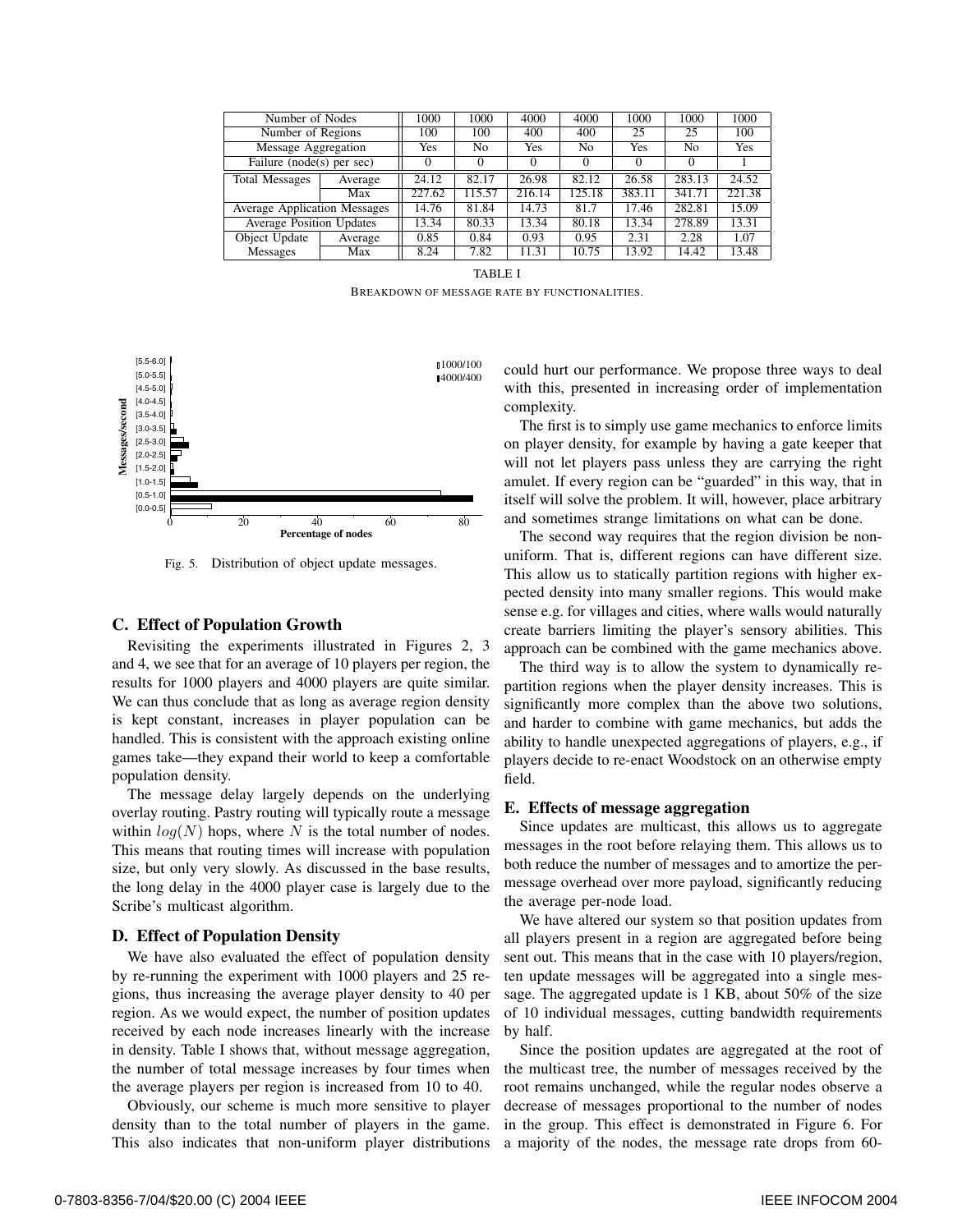

[7.0-7.5] No failures  $[6.5 - 7.0]$ With failures [6.0-6.5]  $[5.5-6.0]$  $[5.0 - 5.5]$ Messages/second **Messages/second**  $[4.5 - 5.0]$  $[4.0 - 4.5]$ [3.5-4.0] [3.0-3.5] [2.5-3.0] [2.0-2.5] [1.5-2.0] [1.0-1.5]  $[0.5 - 1.0]$  $[0.0 - 0.5]$ 0 20 40 60 80 **Percentage of nodes**

Fig. 6. Effect of message aggregations. 1000 players, 100 regions.

Fig. 7. Coordinator handling overhead with node joins and leaves. 1000 players, 100 regions. One node join and one node leave each second on average.

110 per second to 0-10 per second, leaving only the 10% of nodes that are root nodes to handle the same number of messages as before.

For the same reasons that one node may coordinate multiple regions, a node may also become the root of multiple multicast trees, resulting in a large amount of messages being handled by one node. This mechanism can be further improved by performing aggregation on several nodes, using techniques similar to those of SplitStream [9]. This could allow us to distribute traffic more evenly across the network.

#### **F. Effect of Network Dynamics**

Our experiments so far have excluded effects caused by node join and departures. One of the major challenges in distributing an MMG over a peer-to-peer network is that we can expect nodes to be added and removed randomly.

As we've outlined earlier, our failover mechanism will recover from node losses transparently and quickly, but each node join and departure will cause an overhead for transferring state to new replicas and coordinators above what is motivated by normal player movements.

To measure this, we repeat the 1000/100 experiment, but with nodes joining and leaving during the experiment. We simulate one random node join and node depart event per second on average, thus keeping the total number of nodes at approximately 1000 for the duration of the experiment.

This evaluates to a per-node failure rate of 0.06 per minute and an average session length of 16.7 minutes. This is close to the median session length of 18 minutes reported by Henderson and Bhatti on a set of popular Half Life servers [18]. Half Life is a first person shooter (FPS), and we expect significantly longer sessions in RPGs. Using this short session length will, however, allow us to generate a measurable amount of transfers of coordinators and replicas.

In our experiment, the stipulated join/leave rate leads to 112 coordinator migrations, and 173 replica migrations during the 300 second run. The average message rate with node joins and departures is higher than with a stable system, and the overhead caused can be pinpointed by examining the message distribution attributed to handling coordinators, illustrated in Figure 7. The average message rate is increased from 24.12 to 24.52. Even with this artificially high failure frequency, we see that for the majority of nodes, there is little change in the message rate.

### **G. The possibility of catastrophic failures**

The loss of consistent states results from losing both a coordinator and all its replicas in the time-window before the loss is detected and a state transfer can be completed. We define this scenario a *catastrophic* failure. Our system detects the failure of a coordinator only when processing a update request. In our experiments we have a single replica, and region coordinators receives update requests every 1.5 to 2 seconds on average. The transfer size of a region is 12 KB, which means it can be transmitted in less than two seconds even at modem speeds. To account for re-transmission attempts, we will stipulate a window of vulnerability *W* of 10 seconds.

This means that if, for example, the coordinator crashes, the replica will be the sole repository of region data for the next 10 seconds, after which it will have taken over as coordinator *and* created a new replica. Only if the replica also crashes before it can take over as coordinator and create a new replica will data potentially be permanently lost.

The failure frequency *R* in our previous experiment is one failure per second, or 60 failures per minute, and the ratio of coordinators to nodes *N* is <sup>1</sup>*/*10. The coordinator failure frequency is thus *R*∗*N*, or 6 coordinator failures per minute. If during this window *W* the corresponding replica dies, we have a catastrophic failure. Since we know that the failure frequency *L* of nodes in the experiment is 0.06, we can now calculate the catastrophic failure frequency  $C =$  $(R*N)*(W*L)$ . For our experiment it thus comes to  $(60 * (1/10)) * ((10/60) * 0.06) = 0.06$ , or once every 16 minutes.

Using the more realistic session length of 2.3 hours (see Section V-D for details) and again interpreting all session ends as node failures, we get <sup>1000</sup>∗0*.*007 = 7 node failures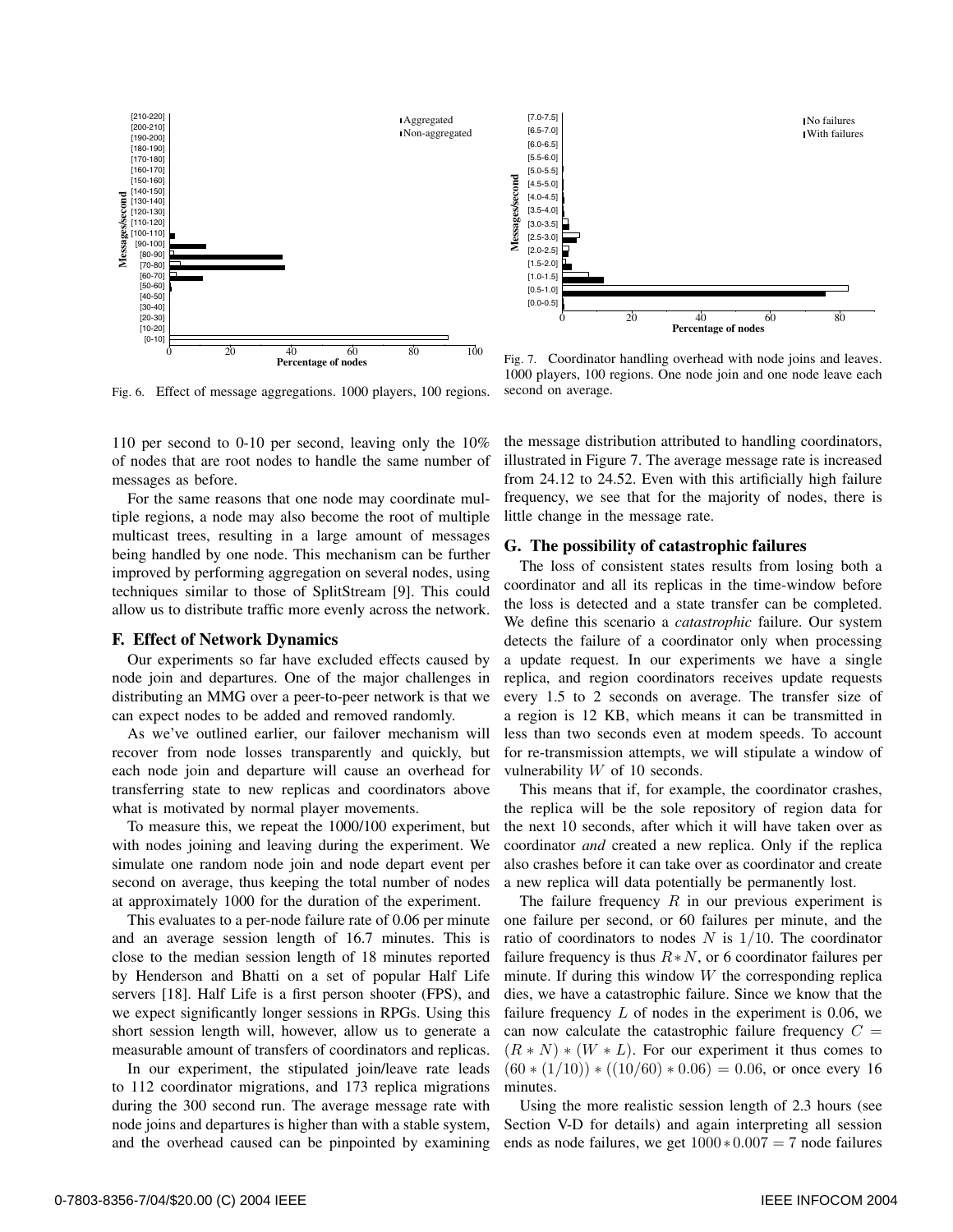per minute. This gives us a catastrophic failure frequency of  $(7 * (1/10) * ((10/60) * 0.007) = 0.0008$ , or about once every 20 hours.

Assuming a fast network and shorter timeouts before the replica takes over, the window of vulnerability can be shrunk to around two seconds, which would cause the catastrophic failure frequency to drop to once every four hours for our exaggerated failure frequency and once every four days using the more realistic rate derived from the 2.3 hour average session length. Similarly, if we keep the 10 second window of vulnerability and add a second replica, we get catastrophic failures once every 4 1/2 hours and 121 days respectively.

# **VIII. Related Work**

Our target games are Massively Multiplayer Games such as EverQuest and Ultima Online. Most existing MMGs are based on a client/server model, and employ server clusters to improve scalability. Butterfly.net [38] and Zona's TeraZona [38] both provide middleware for grid and cluster based game servers. The client-server approach uses dedicated server resources instead of resources provided by the game players as in our P2P approach. Although the P2P approach is more flexible, and lowers the deployment cost of user designed games, it also incurs a higher security risk because of the game state is distributed to the peers.

Group communications and interest management are also used in many other distributed game implementations, including AMaze [5], Mercury [6], and by Fiedler et al. [16]. Interest management is also used in DIS [8] and HLA [13], distributed interactive simulations that feature large scale virtual environments. Although SimMud shares many techniques from previous efforts in games and distributed simulations, we distinguish ourselves from previous work in that SimMud uses the cycles and bandwidth of the player machines instead of dedicated servers. As a result, state replication is an integral part of SimMud, but has not been considered in previous systems.

Replication is an integral part in peer-to-peer file sharing [33], [12], [22] for both availability and performance. However, those are read-only file systems, while SimMud applies frequent update to shared data. As a result, SimMud must maintain data consistency while tolerating network and node failures. Our approach to always maintain a constant number of replicas is similar to that of CFS [12]. However, the consistency requirements in SimMud, require us to design a replication mechanism that has a small window of vulnerability.

Fault tolerant consistent data services can be built with quorum systems [23], [24], [25]. Unlike SimMud which requires the central server to "bless" one of the partitions, these approaches are completely distributed. In quorum systems, updates cannot proceed if the number of nodes in the partition is not large enough to form a quorum. Fault tolerant consistent data services can also be built on top

of view-synchronous group communication [15], [30] using global totally ordered broadcast services [21], [1]. Those approaches provide stronger consistency guarantees than our approach, but may incur much higher performance costs because of the use of totally ordered multicast.

Finally, similar to Seti@home[2] and distributed.net, peers in SimMud contribute not only network bandwidth, but also memory and CPU cycles. In particular, the coordinator contributes compute power to manage shared states. Although this contribution is dwarfed by the corresponding contribution in network bandwidth, consistency mechanism in SimMud can be applied to distributed peer-to-per computing. This will allow peer-to-peer computing platforms to support more sophisticated computing than their current staple embarrassingly parallel programs.

# **IX. Conclusions And Future Work**

This paper presents the design and implementation of SimMud, a simple massively multiplayer game, on a peer-topeer overlay. We take advantage of the interest management characteristic in games, and design a scalable mechanism to distribute and map game states to the peers. Furthermore, we present a lightweight replication algorithm that has a narrow window of vulnerability, and can tolerate high failure rates with a small number of replicas.

Measurements with up to 4000 players show that SimMud scales with the number of players. The average message delay of 150ms can be easily tolerated by massively multiplayer games. The bandwidth requirement on a peer is 7.2KB/sec on average, and peaks at 22.34KB/sec. This is well within the capacity of consumer broadband services like DSL. Moreover, with only one coordinator backup, SimMud can sustain a practical failure rate for up to 20 hours, exceeding the interval for which game states are refreshed.

In conclusion, we have demonstrated that a new application, massively multiplayer games, can be supported on peerto-peer overlays. This application is significantly different from existing P2P applications, which focus on file sharing and content distribution. The shared state distribution and replication mechanism presented in this paper not only can handle games, but can also be extended to handle other forms of peer-to-peer computing.

Much work need to be done beyond this proof-of-concept demonstration. To begin with, SimMud is a simple game and our network emulation assumes uniform latency. We are experimenting with games with larger amount of states on globally distributed network platforms. In addition to further validating this idea, the result may also motivate optimizations of state transfer and latency reduction. Furthermore, cheating is a serious problem in online games, and the problem is exacerbated in the P2P architecture, because a large portion of the game function are executed on untrusted peers. We plan to prevent cheating by detection. Since cheat detection is a resource consuming job, we can distribute the